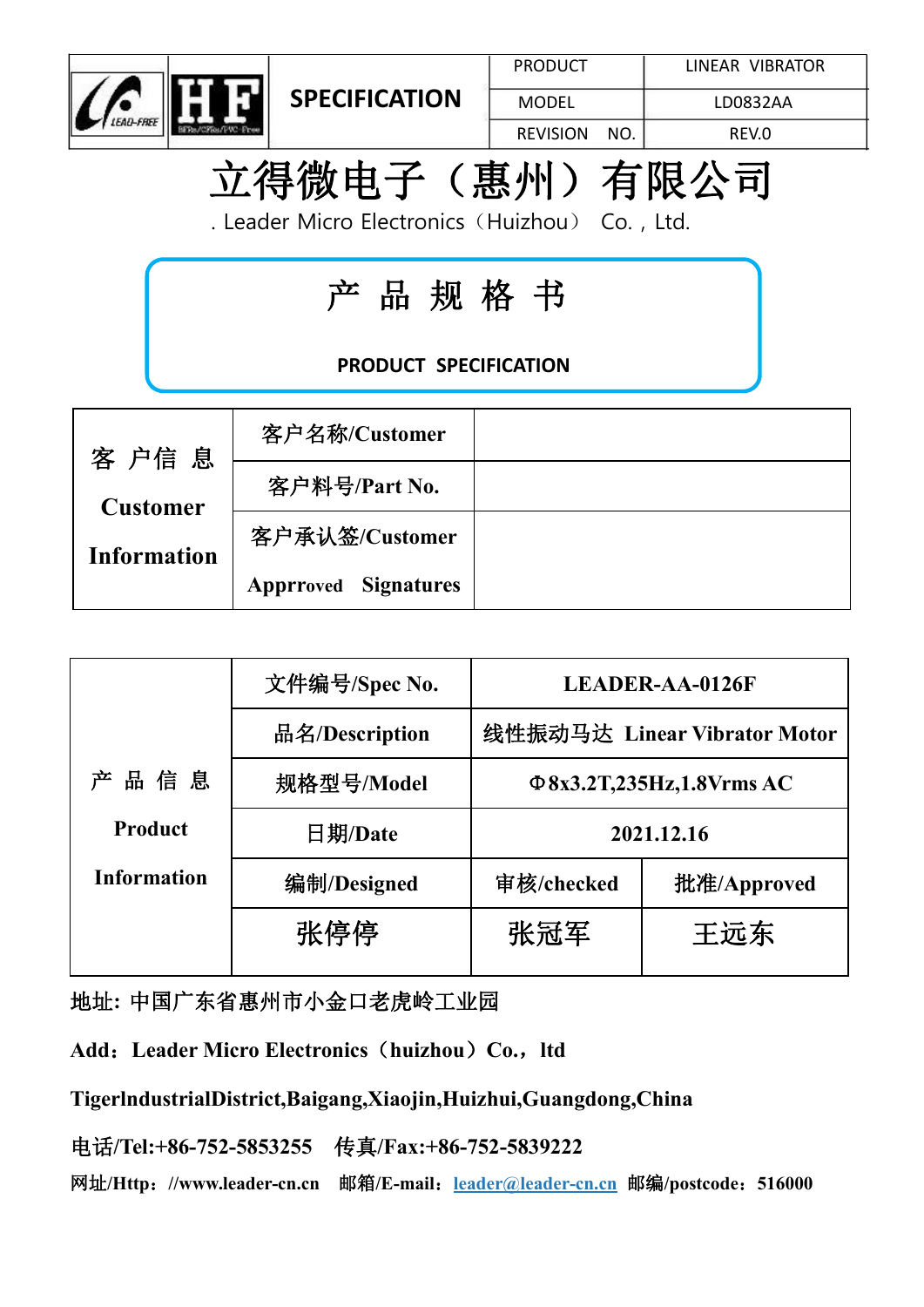

## 规格书目录

#### **Specification Content**

| No.                     | 规格书内容/Specification contents          | 页码/Page                 |  |
|-------------------------|---------------------------------------|-------------------------|--|
| $\boldsymbol{0}$        | 修订履历/Modification Records             | $\mathbf{3}$            |  |
| $\mathbf{1}$            | 适用范围/General                          | $\overline{\mathbf{4}}$ |  |
| $\boldsymbol{2}$        | 使用条件/Operating Condition              | $\overline{\mathbf{4}}$ |  |
| $\mathbf{3}$            | 测定条件/Determination Conditions         | 4                       |  |
| $\overline{\mathbf{4}}$ | 性能标准/ characteristics Standard        | 5/6                     |  |
| 5                       | 机械性能/Mechanical characteristics       | $\overline{7}$          |  |
| 6                       | 测定方法/Determination Condition          | $\bf{8}$                |  |
| 7                       | 可靠性实验/Reliability Test                | 9/10                    |  |
| 8                       | 判断特性/Requirements after reliable test | <b>10</b>               |  |
| $\boldsymbol{9}$        | 使用注意事项/Points for Attentions          | 11                      |  |
| 10                      | 包装/Packing                            | 12                      |  |
| $11\,$                  | 马达外形图/Motor outline drawing           | 13                      |  |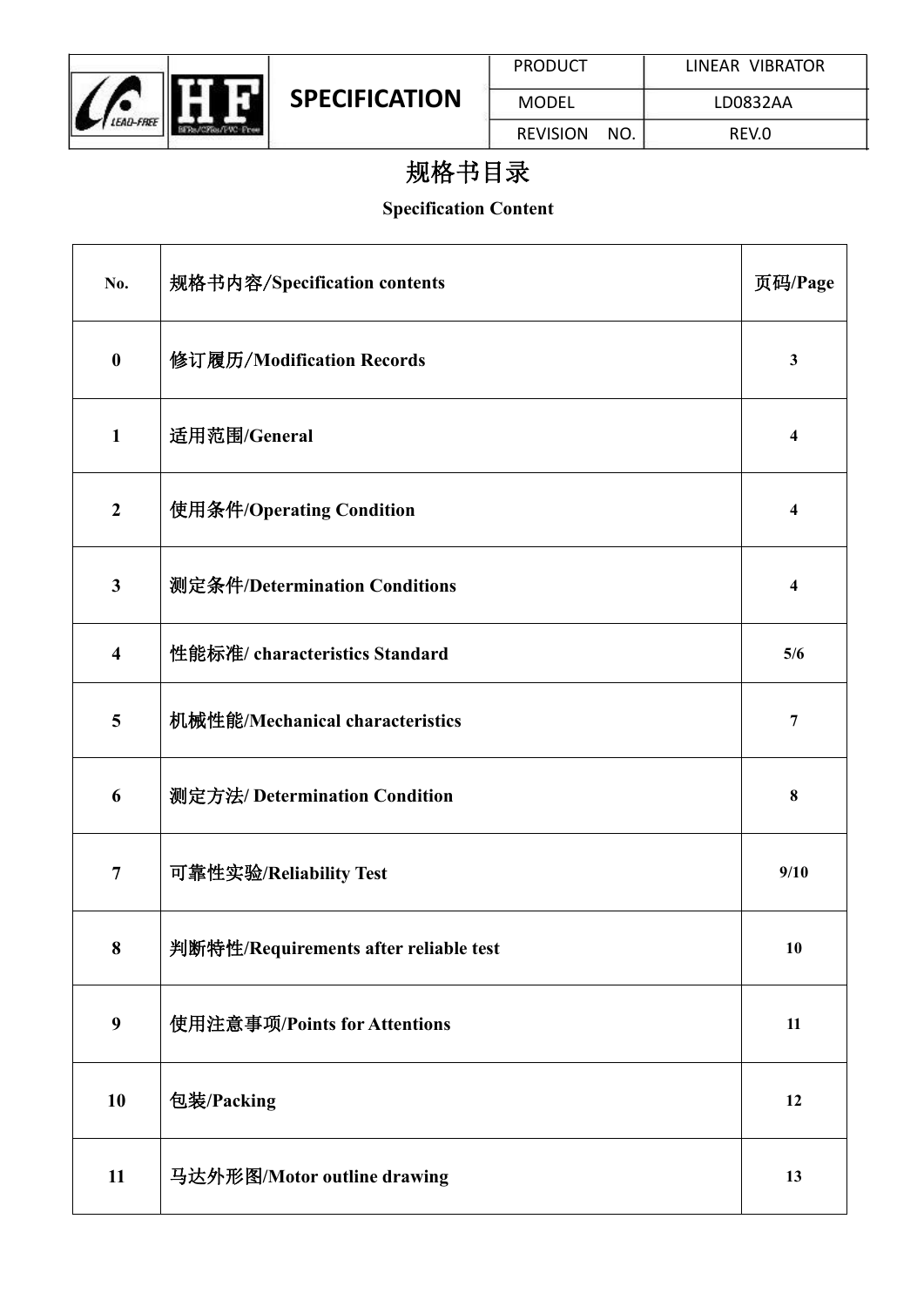

#### 修改记录**/Modification Records**

| 文件编号/Doc. No.  | 版本/<br><b>Ver</b> | 拟制人<br>/Dr. | 拟制日期<br>/Date | 更改理由/<br>Reason of<br>Modification | 主要更改内容/<br><b>Revised contents</b> |
|----------------|-------------------|-------------|---------------|------------------------------------|------------------------------------|
| LD0832AA-0126F | <b>REV.0</b>      | 张停停         | 2021.12.16    |                                    | 产品发布                               |
|                |                   |             |               |                                    |                                    |
|                |                   |             |               |                                    |                                    |
|                |                   |             |               |                                    |                                    |
|                |                   |             |               |                                    |                                    |
|                |                   |             |               |                                    |                                    |
|                |                   |             |               |                                    |                                    |
|                |                   |             |               |                                    |                                    |
|                |                   |             |               |                                    |                                    |
|                |                   |             |               |                                    |                                    |
|                |                   |             |               |                                    |                                    |
|                |                   |             |               |                                    |                                    |
|                |                   |             |               |                                    |                                    |
|                |                   |             |               |                                    |                                    |
|                |                   |             |               |                                    |                                    |
|                |                   |             |               |                                    |                                    |
|                |                   |             |               |                                    |                                    |
|                |                   |             |               |                                    |                                    |
|                |                   |             |               |                                    |                                    |
|                |                   |             |               |                                    |                                    |
|                |                   |             |               |                                    |                                    |
|                |                   |             |               |                                    |                                    |
|                |                   |             |               |                                    |                                    |
|                |                   |             |               |                                    |                                    |
|                |                   |             |               |                                    |                                    |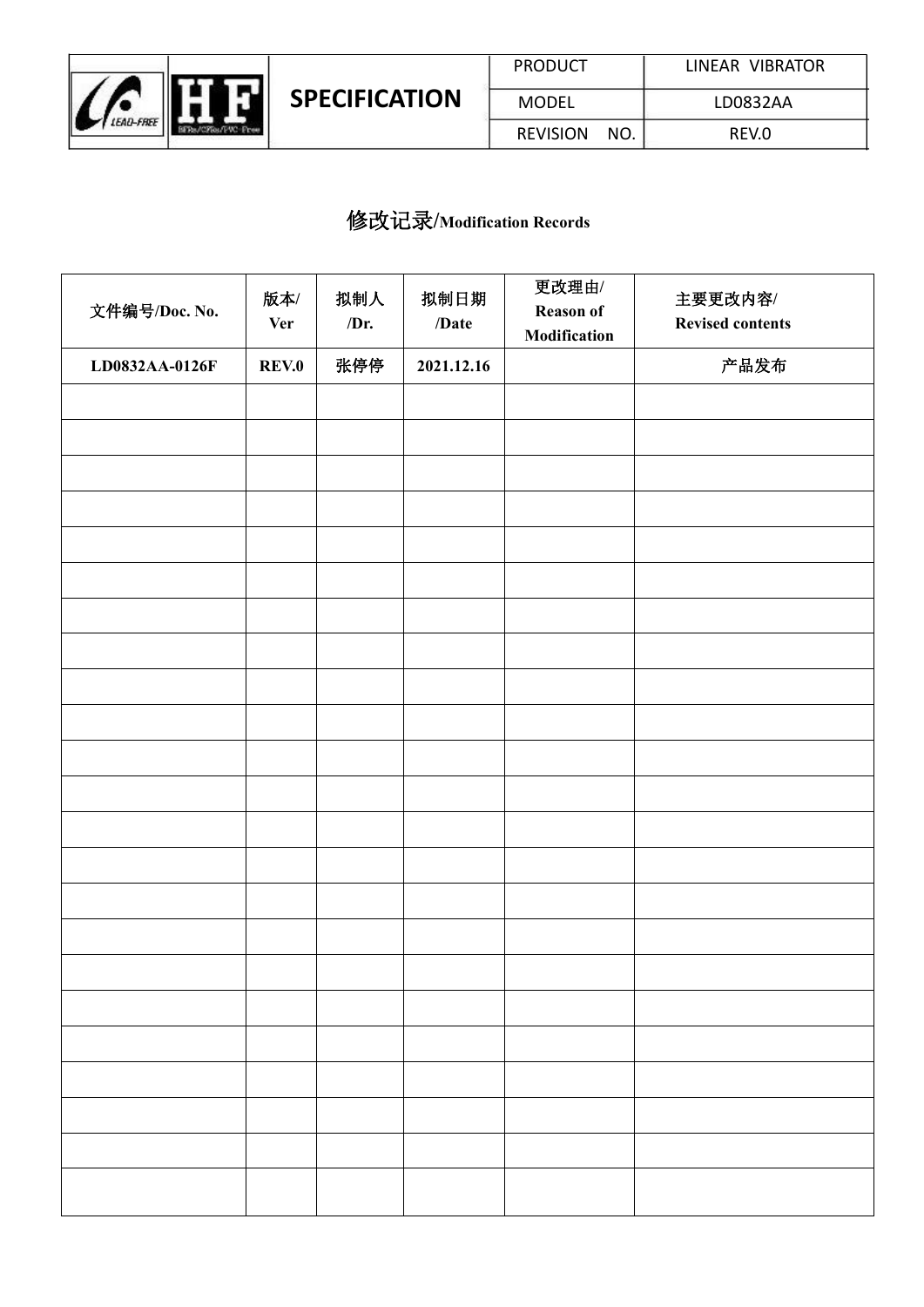

#### **1.**适用范围**/General**

本规格书适用于线性振动马达 LD0832AA 系列。

This specification applies to linear type motor LD0832AA series.

#### **2.**使用条件**/Operating conditions**

|         | 项目/Item                     | 规格/Specification                                  |
|---------|-----------------------------|---------------------------------------------------|
| $2 - 1$ | 额定电压/Rated Voltage          | 1.8VrmsAC, Sine wave                              |
| $2 - 2$ | 使用电压范围/Operating Voltage    | $0.1 \sim 1.9V$ rmsAC                             |
| $2 - 3$ | 振动方向/Direction of vibration | Z axis                                            |
| $2 - 4$ | 使用环境/Operating Environment  | -20°C ~ +60°C, Ordinary Humidity:65 $\pm$ 20%RH   |
| $2 - 4$ | 输入频率/Input Frequency        | $235 \pm 0.5$ Hz                                  |
| $2 - 5$ | 保存条件/Storage Conditions     | -30 °C ~ +70 °C, Ordinary Humidity:65 $\pm$ 20%RH |

#### **3.**测定条件**/Determination Conditions**

一般情况下,马达可以在 22~28℃,相对湿度 45~85%RH 的环境中测试.为保证一致性,测试 应在下表规定内进行 Normally, the motor could be tested under 22~28℃,45~85%RH. To ensure the coherence, it must be tested under below environment requirements:

|         | 项目/Item         | 规格/Specification                 |
|---------|-----------------|----------------------------------|
| $3-1$   | 温度/Temperature  | $25^{\circ}$ C $\pm 3^{\circ}$ C |
| $3-2$   | 湿度/Humidity     | $65 \pm 20\%$ RH                 |
| $3 - 3$ | 气压/Air Pressure | $1011 \pm 40$ hpa                |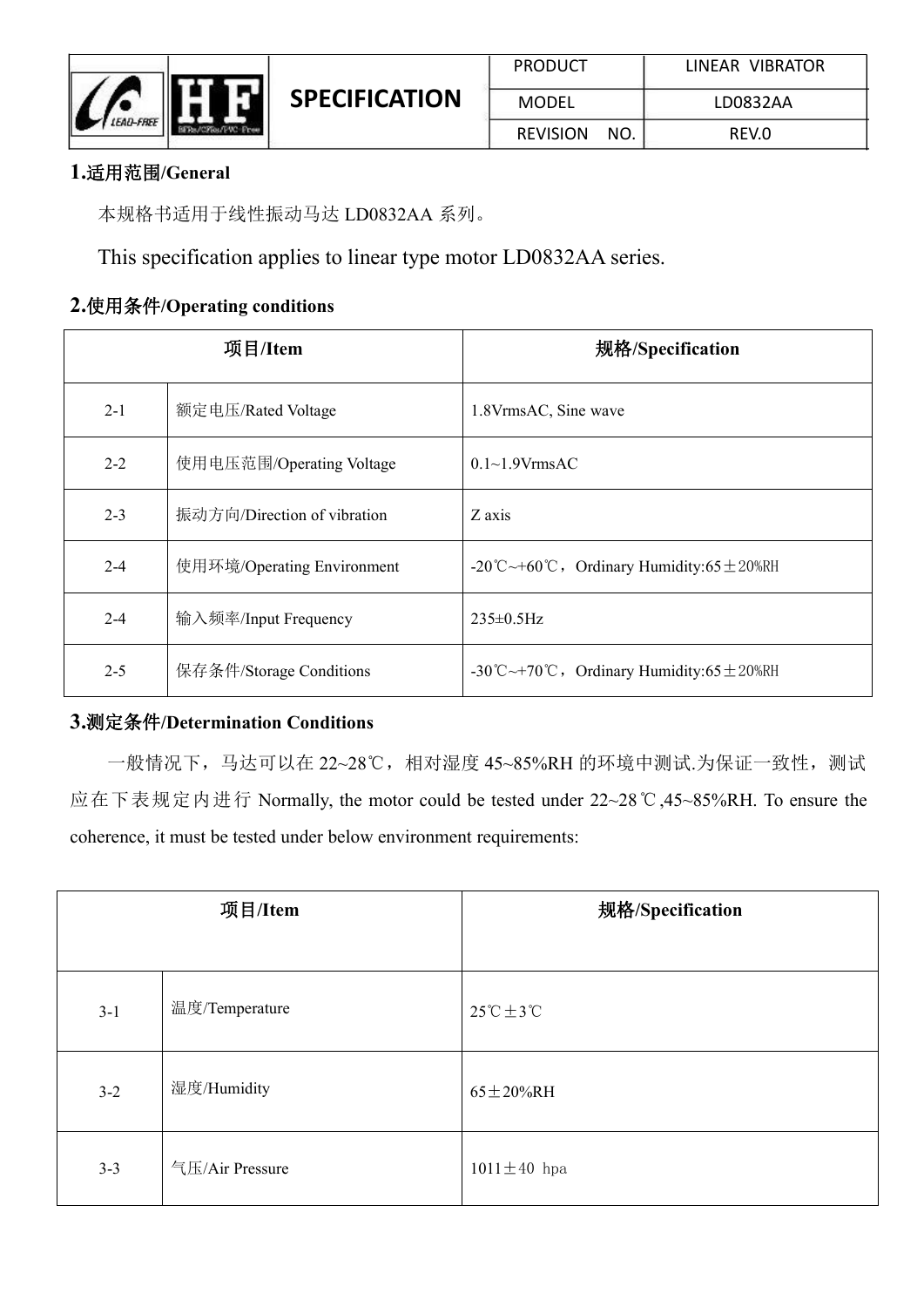

| <b>PRODUCT</b>  |     | LINEAR VIBRATOR |
|-----------------|-----|-----------------|
| <b>MODEL</b>    |     | LD0832AA        |
| <b>REVISION</b> | NO. | REV.O           |

#### **4**、性能标准**/ characteristics Standard**

| 项目/Item  |                                                       | 规格/Specification                                                                        | 测试条件/Test                                                 |  |
|----------|-------------------------------------------------------|-----------------------------------------------------------------------------------------|-----------------------------------------------------------|--|
|          |                                                       |                                                                                         | Condition                                                 |  |
| $4-1$    | 额定电压/Rated<br>Voltage                                 | 1.8VrmsAC, Sine wave                                                                    | 1.8VrmsAC, Sine wave                                      |  |
| $4 - 2$  | 额定频率 Rated<br>Frequency                               | 235 Hz                                                                                  |                                                           |  |
| $4 - 3$  | Rated Current<br>额定电流                                 | Max80mArms                                                                              | 235Hz, 1.8VrmsAC, sine<br>wave                            |  |
| $4 - 4$  | Acceleration<br>F0 点振动量                               | $1.2 \sim 1.70$ Grms                                                                    |                                                           |  |
| $4 - 5$  | Acceleration<br>Low temperature operating<br>F0 低温振动量 | 1.0Grms Min.                                                                            | -25°C, 235Hz, 1.8VrmsA<br>C, sine wave                    |  |
| $4-6$    | Frequency<br>Characteristics<br>频率特性                  | $235 \pm 5$ Hz Refer to Figure 1                                                        |                                                           |  |
| $4 - 7$  | Rise Time<br>上升时间                                     | Max 50msec<br>时间达到最大振动的50%<br>Rising Time [msec] - 50%<br>Voltas                        | 235Hz, 1.8VrmsAC,<br>sine wave                            |  |
| $4 - 8$  | <b>Falling Time</b><br>下降时间                           | Max 80msec<br>断电后时间达到最大振动的50%<br>◆ Falling Time [msec] - 50%<br>Voltage<br>Acceleration | 235Hz, 1.8VrmsAC,<br>sine wave                            |  |
| $4-9$    | 绝缘电阻<br><b>Insulation Resistance</b>                  | $10M \Omega$ Min (100V)                                                                 | 在 100V 直流电压下机<br>壳与导线/At DC 100V<br>Between wire and case |  |
| $4 - 10$ | 阻抗<br>Resistance                                      | 24Ohm±10%                                                                               | 在 25℃下/Below 25℃                                          |  |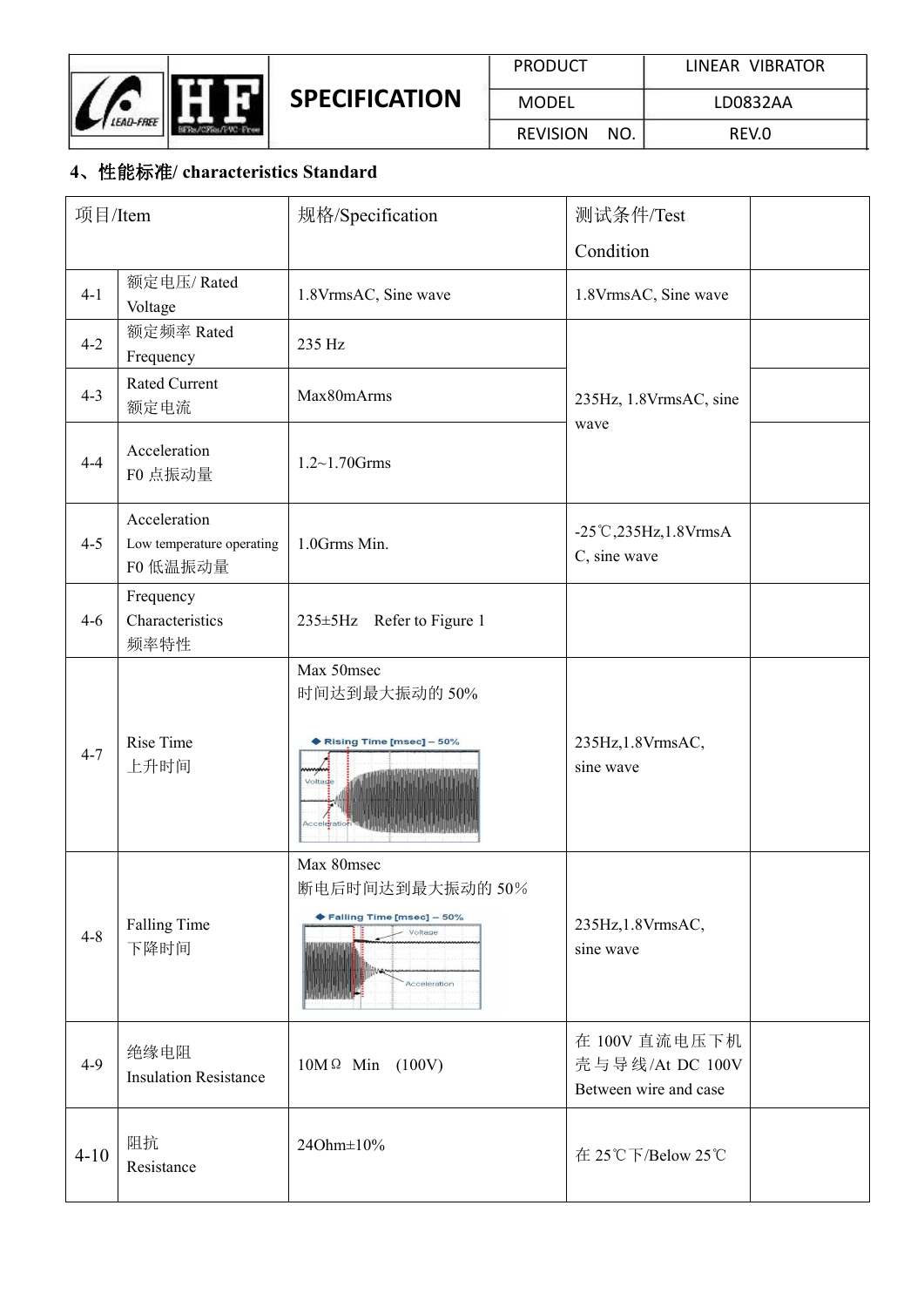

## Acceleration Characteristics



**Frequency Hz Figure** 图一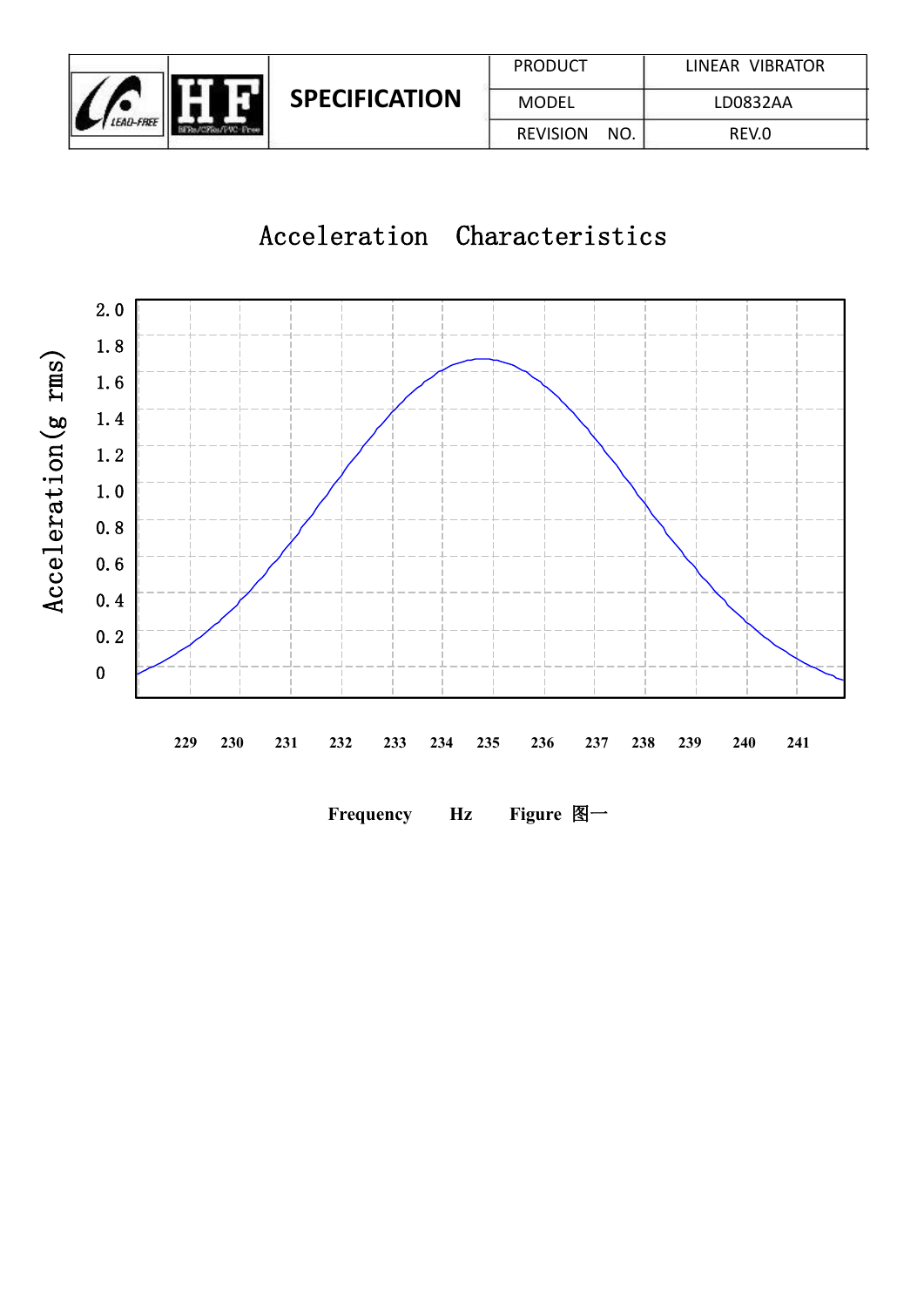

#### **5**、机械性能**/Mechanical characteristics**

|         | 项目/Item                                            | 规格/Specification                                                         | 测试条件/Test Conditions                                                                                                                                                            |
|---------|----------------------------------------------------|--------------------------------------------------------------------------|---------------------------------------------------------------------------------------------------------------------------------------------------------------------------------|
| $5-1$   | 噪音/Noise                                           | 50分贝最大50 dB Max.<br>(10cm distance from<br>microphone/距离麦克风<br>10 cm 的位置 | 235Hz, 1.8VrmsAC, sinewave)<br>在额定电压下。<br>At rated voltage<br>背景噪音: 不大于28dB.A计权<br>Back ground noise 28dB(A) Max<br>Microphone<br>100 <sub>mm</sub><br>Motor<br>✓<br>Test block |
| $5 - 2$ | 马达尺寸<br>Size of motor                              | $\Phi$ 8*3.25mm                                                          | Foam<br>slide calipers                                                                                                                                                          |
| $5-3$   | 原子线抗拉强度<br>Anti-pulling strength of<br>atomic line | 最小 5N/5N(0.5kgf) Min                                                     | 破坏性测试, 对原子线沿着轴向施加推力<br>Destructive test, give pulling force to the atomic line<br>along to the axial direction.                                                                 |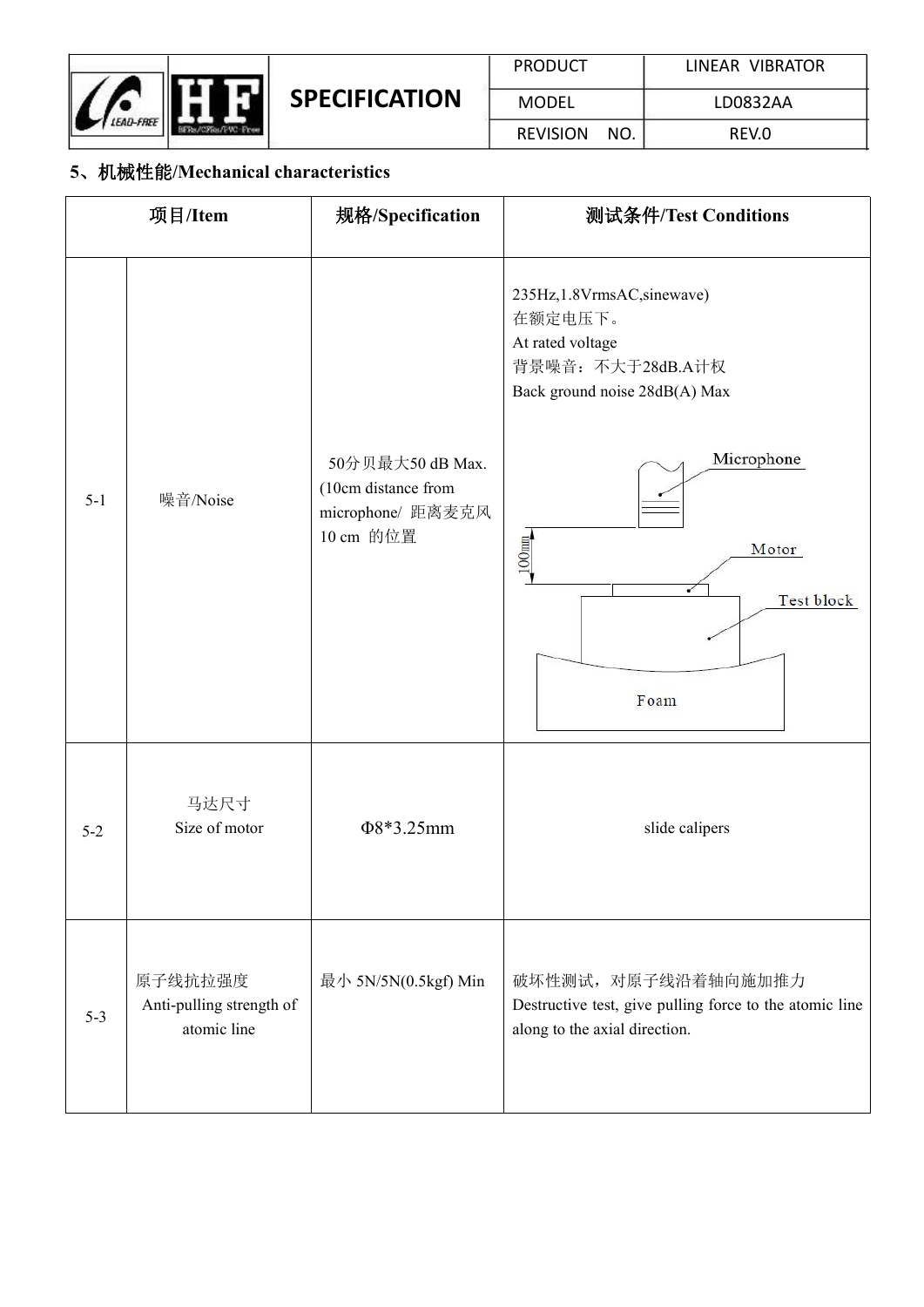

| <b>PRODUCT</b>  |     | LINEAR VIBRATOR |
|-----------------|-----|-----------------|
| <b>MODEL</b>    |     | LD0832AA        |
| <b>REVISION</b> | NO. | REV.O           |

## 6、测试方法/Test Method



**An Example of Measurement Method of Figure 2** 测试方法 图 **2**

6-1 线性马达加速度测试安装位置(参考图 2)

Linear Vibrator/ Accelerometer mounting position (refer to Figure1)

6-2 线性马达/加速度测试 sensor

Linear Vibrator/Accelerometer

- 6-3 线性马达测试虚拟 Jig 厚度 15mm
- Linear Vibrator Dummy Jig 15mm
- 6-4 虚拟 JIG 位置尺寸

Dummy Jig position

- 6-5 虚拟 Jig 15mm\*105mm Dummy Jig 15mm\*105mm
- $\mathbb{R}^n$ 6-6 虚拟 Jig 应放置在泡棉上

Dummy Jig should be located on Sponge

6-7 加速度测试条件

Measurement of Acceleration/

6-8 输入电压:1.8VrmsAC, sine wave Input Source (1.8VrmsAC, sine wave)

6-9 输入电压 2~3 后,测定线性马达的加速度 Acceleration of Linear Vibrator should be measured 2~3second later when source inputed (1.8VrmsAC,sine wave)

6-10 为了保证测定的精确性,测定三次取三次平均值

For the precise measurement, Acceleration of Linear Vibrator is average data (repeat3 time)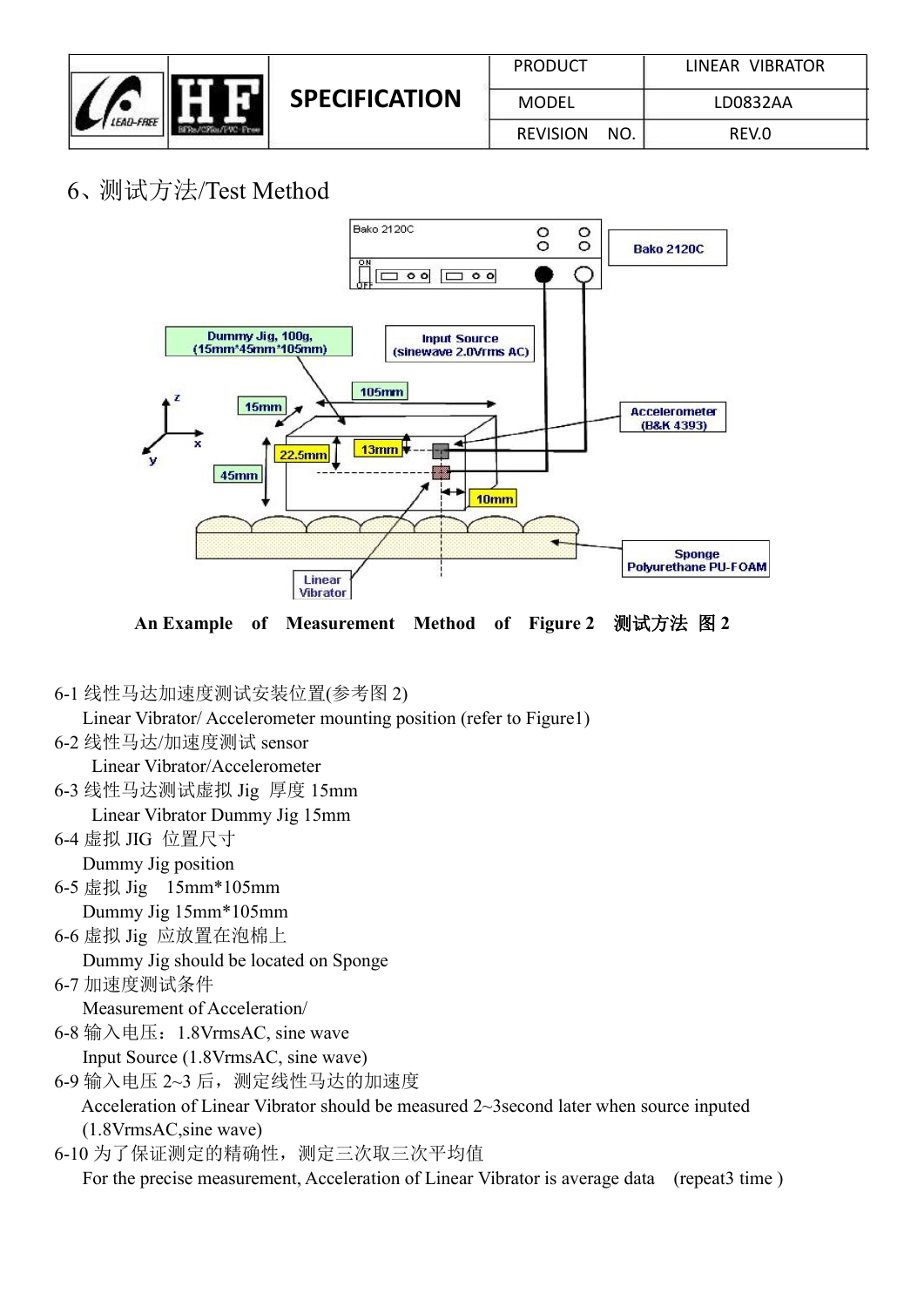

#### **7.** 可靠性实验**/Reliability Test**

|         | 项目/Item                                  | 测试条件/Test Condition                                                                                                                                                                                                                                                                                                                                                                                     | 判定标准/Judgment                                                                                                                  |  |
|---------|------------------------------------------|---------------------------------------------------------------------------------------------------------------------------------------------------------------------------------------------------------------------------------------------------------------------------------------------------------------------------------------------------------------------------------------------------------|--------------------------------------------------------------------------------------------------------------------------------|--|
| $7 - 1$ | 寿命 Lifetime test                         | 1、试验循环/Test cycle:1,000,000 cycle<br>(lcycle: 2sec on/1sec off)<br>2、测试设备/Test equipment: 寿命试验机<br>/Lifetime test machine.<br>3. 输入电压(1.8VrmsAC, Sine wave),输入频<br>率: 235HZ<br>Input voltage: 1.8VrmsAC, Sine -wave),<br>Input frequency(235Hz)                                                                                                                                                         | 试验后,马达应符合 7-1 项的要求/<br>The test result should meet the<br>requirements of item 7-1.                                            |  |
| $7 - 2$ | 低温放置<br>Low temperature<br>storage test  | 温度/Temperature:-40±2℃<br>时间/Time<br>:96H                                                                                                                                                                                                                                                                                                                                                                |                                                                                                                                |  |
| $7 - 3$ | 高温放置<br>High temperature<br>storage test | 温度/Temperature:80±2℃<br>时间/Time<br>:96H                                                                                                                                                                                                                                                                                                                                                                 | 在常温下放置4小时后,马达应符合<br>7-2 项要求/ After 4-hour storage, the<br>result<br>should<br>the<br>meet<br>test<br>requirements of item 7-2. |  |
| $7 - 4$ | 湿度放置<br>Humidity storage<br>test         | 温度/Temperature:55±2℃<br>湿度/Humidity:95%RH<br>时间/Time<br>:96H<br>无水气凝结/No condensation of moisture                                                                                                                                                                                                                                                                                                       |                                                                                                                                |  |
| $7 - 5$ | 振动/Vibration test                        | 马达固定治具重量 180g The motor fixed<br>1.<br>fixture weight 180g<br>全振幅/Double amplitude:1.5mm(p-p)<br>2.<br>频率/Frequency:10~55Hz<br>3.<br>加速度/Acceleration:22m/s<br>4.<br>周期/Period:10min 范围内<br>5.<br>$(10-55-10Hz)$ /10Minutes log<br>sweep $(10 - 55 - 10)$ Hz)<br>条件/Condition:在样机中, 在3个直的<br>6.<br>轴方向每个方向做 1H 测试/ Do the test<br>at three straight shaft directions for ten<br>minutes to the samples. | 测试结果应符合 7-2 项要求/ The test<br>result should meet the requirements of<br>item 7-2.                                               |  |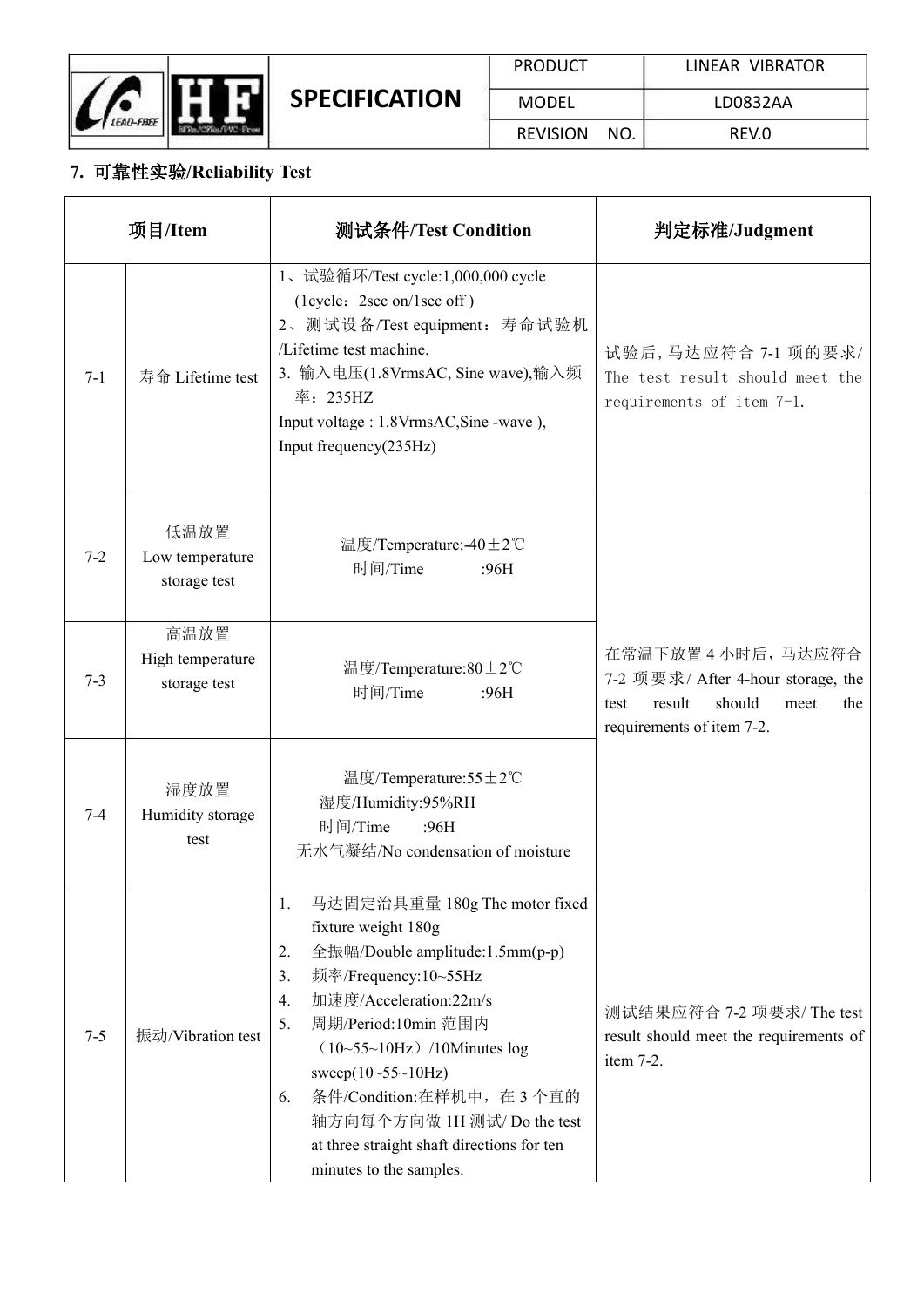|         |                                     | <b>PRODUCT</b>                                                                                                                                                                                                                                                                                                         |                                   | LINEAR VIBRATOR |                                                                                                                                                                       |
|---------|-------------------------------------|------------------------------------------------------------------------------------------------------------------------------------------------------------------------------------------------------------------------------------------------------------------------------------------------------------------------|-----------------------------------|-----------------|-----------------------------------------------------------------------------------------------------------------------------------------------------------------------|
|         |                                     | <b>SPECIFICATION</b>                                                                                                                                                                                                                                                                                                   | <b>MODEL</b>                      |                 | LD0832AA                                                                                                                                                              |
|         |                                     |                                                                                                                                                                                                                                                                                                                        | <b>REVISION</b>                   | NO.             | REV.0                                                                                                                                                                 |
| $7-6$   | 自然跌落/Drop<br>test                   | 试验状态/Test status:将马达固定在重量<br>约 180g (包括马达本身) 的物体上, 落<br>向水泥地面/Fix the motor on a object<br>weighted about 180g (include the motor)<br>and drop it to the cement floor.<br>高度/Height:1.5m<br>2.<br>方向/Diretion : $\pm X$ , $\pm Y$ , $\pm Z$<br>3.<br>次数/Number of the test:每个方向 3 次/<br>4.<br>times for each direction |                                   | test            | 测试结果应符合 7-2 项的要求/ The<br>should<br>result<br>meet<br>the<br>requirements of item 7-2.                                                                                 |
| $7 - 7$ | 温度冲击试验<br>Temperature shock<br>test | 测试模式/Test mode: 1 hour at -40℃,1<br>hour at 85°C, as one cycle, Transfer time<br>between extreme temperatures:<5 分钟<br>/5min 循环次数: 15cycles<br>Transfer<br>Temp. $\triangle$<br>< 5min<br>$T(^{\circ}C)$<br>$+85$<br>1 <sub>h</sub><br>1h<br>$-40^{\circ}$ C                                                           | Transfer<br>< 5min<br>End<br>Time |                 | 在常温下放置 2 小时后, 测试结果应<br>符合 7-2 项要求 / After 2 hour<br>exposure in ordinary temperature and<br>humidity and the test result should<br>meet the requirements of item 7-2. |

#### **8**、判断特性**/Requirements after reliable test**

- 8-1 试验后应满足下列条件
- 变化率:不超出初始值的±30%
- 额定电流: 80 mArms Max.
- 噪音:50dBMax
- 8-2 外观、结构方面无异常发生

8-1After test, following specifications must be satisfied.

- -.Acceleration: Initial Value±30%
- -.Rated Current: 80mArms Max
- -.Noise\_T:50dBMax
- 8-2There should be no abnormalities to happen in structure.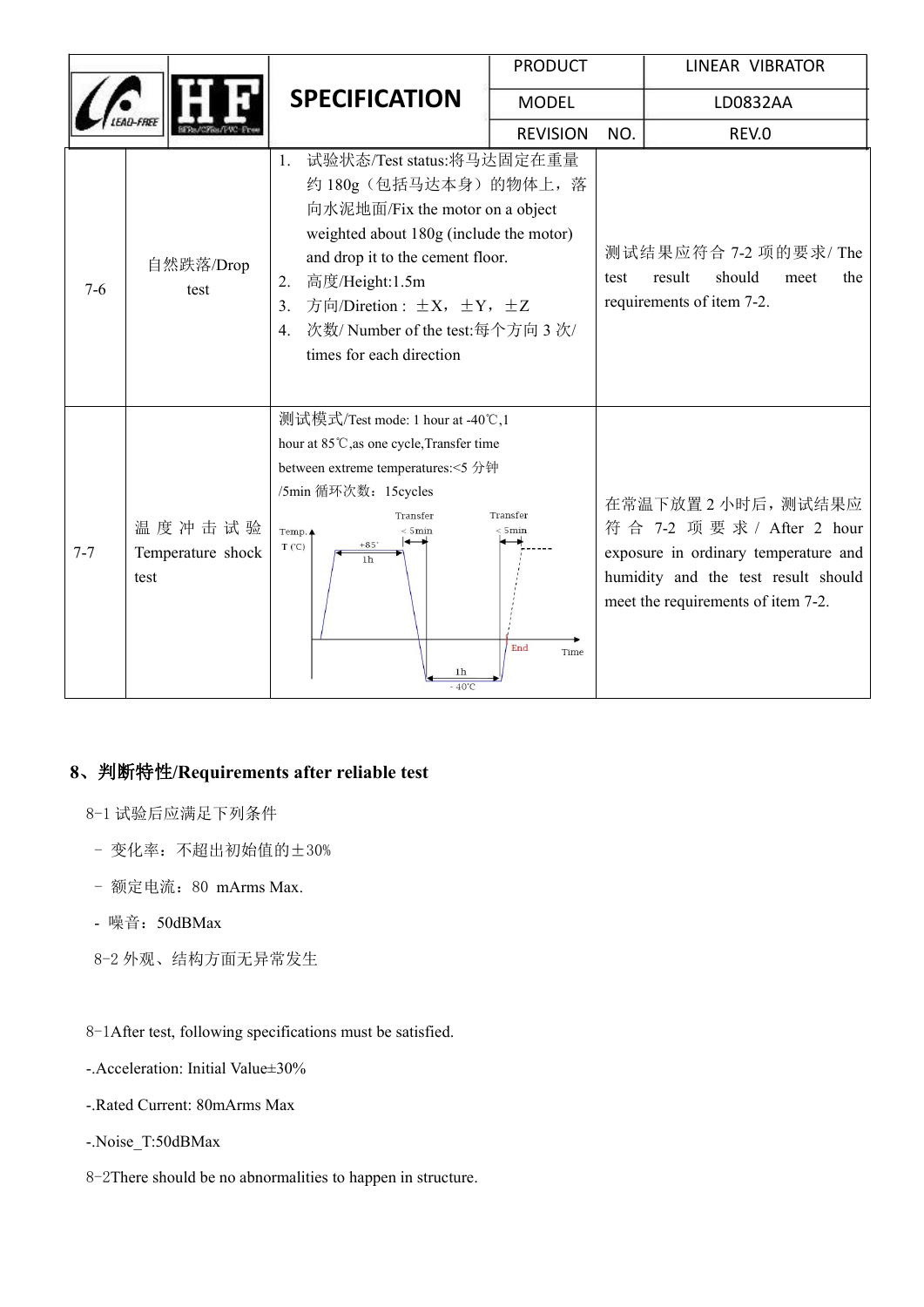

#### **9**、使用注意事项**/ Points for Attentions**

9-1.必须安装规格书标准使用,否则性能与寿命都将受到相当的减少,必须注意电压的使用范畴.

Make sure to use the motor in accordance with the specifications, if not, the lifetime might be reduced accordingly, pay high attention to the range of the voltage.

9-2.建议马达在 6 个月内使用,不要在以下环境中使用及保存.

- 9-2-1.高温与高湿的场所.
- 9-2-2.腐蚀性气体,如:H2S,SO2,NO2,CL2;
- 9-2-3.生锈场所;

The motor is suggested using within 6 months. Do not use or store the motor under below environments:

9-2-1.Hight temperature and high humidity area;

9-2-2.Corrosive gas such as H2S,SO2,NO2,CL2;

9-2-3.Dusty area;

9-3.注意处理马达的工作环境,避免含铁质物体被马达吸住,否则马达将会产生噪音,性能会降低,从 而降低产品的可靠性.

Pay attention to the working environment of the motor, avoid any iron material sucked by the motor,

or the motor might cause noise and the performance will be degraded, meanwhile, the reliability

might be reduced.<br>9-4.应确信本产品不会违背相关的标准,以及法律法规与行政令.

Make sure the product will not violate any local relevant standards, as well as laws and regulations.

9-5.拿马达时,要轻拿轻放.

Handle with care.

9-6.钢板面边缘有少许锈斑是允许的.

A little rusty spot at the steel plate surface is allowed.

9-7.我司遵循持续发展的策略,在不预先通知的情况下,有对产品(部品)进行修改和改进的权利, 当然这些都不会影响马达的特性及使用功能.

Our company follow the sustainable developing strategy, and have the right to make change and improvements to our product without giving notice in advance . of course ,these changes and improvements will not affect the characteristics and function of the motor.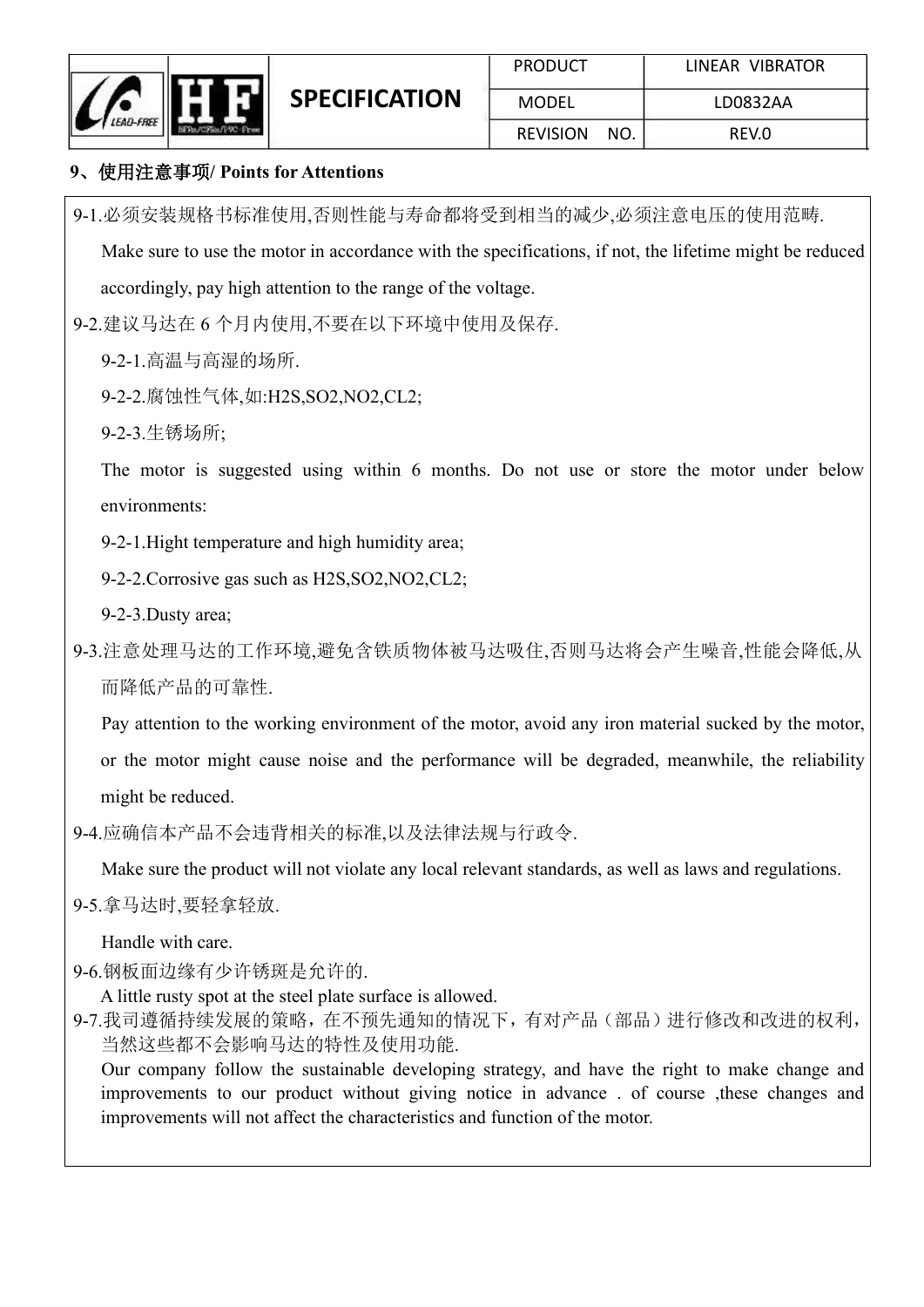

**SPECIFICATION**

| <b>PRODUCT</b>  |     | LINEAR VIBRATOR |
|-----------------|-----|-----------------|
| <b>MODEL</b>    |     | LD0832AA        |
| <b>REVISION</b> | NO. | REV.O           |

#### **10**、包装**/Packing**